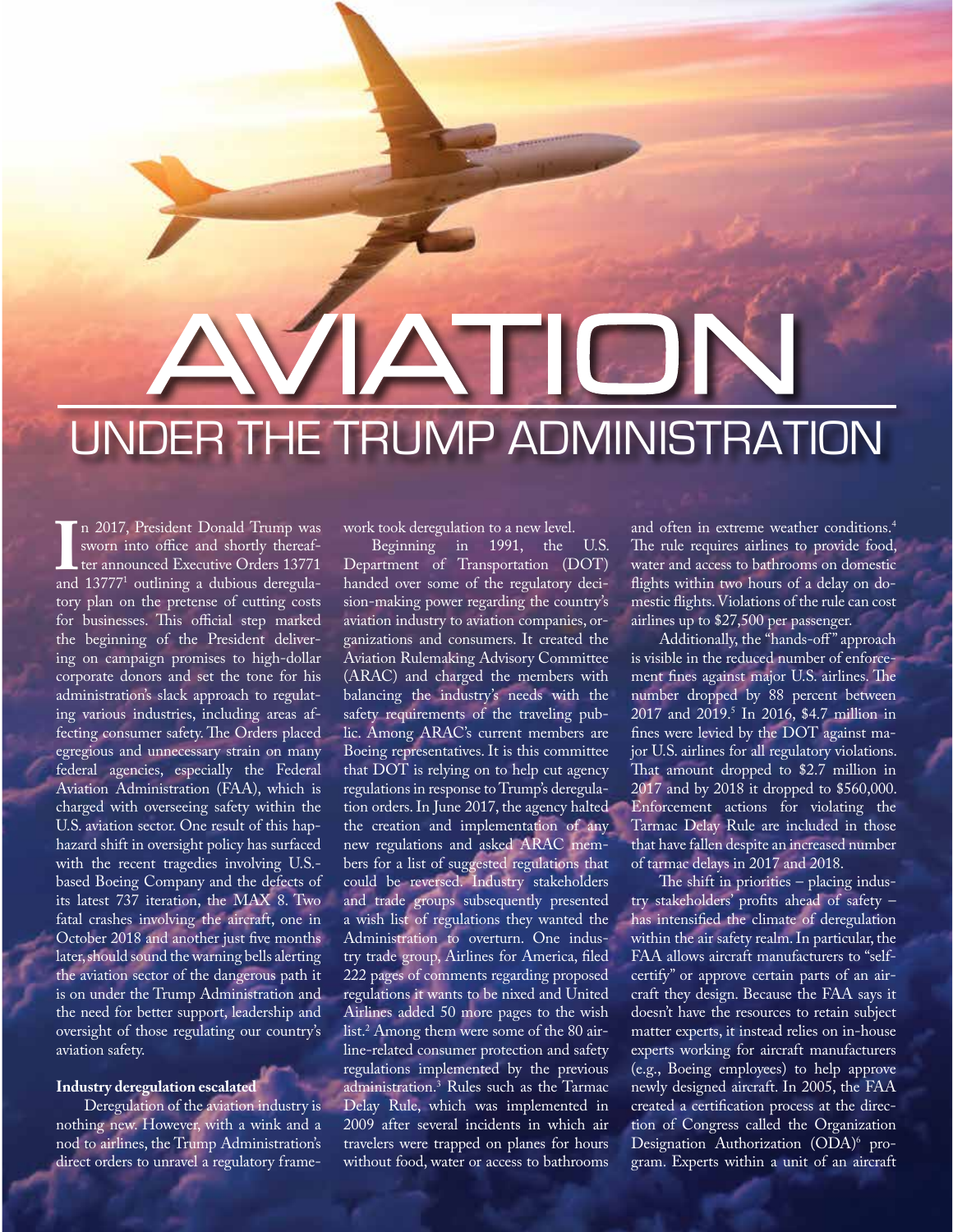maker's company are supposed to conduct detailed and technical evaluations to determine if the company is complying with safety standards. The experts are compensated by the company, not the FAA. The ODA process has been described as a "bureaucratic hybrid." It was intended to keep the ODA "holder," the company applying for certification, and the ODA "unit," the group overseeing the certification process, separate. Barring unforeseen circumstances, the process would allow the FAA to run more efficiently. The FAA technically retains the responsibility of ensuring a company's approval meets federal standards but doesn't actually perform the work.

An audit conducted by the DOT's Office of Inspector General (OIG) in 2015 questioned the agency's ability to carry out this charge, particularly regarding its work with Boeing.7 A separate report in 2012 noted that close relationships between FAA managers and Boeing caused conflict among the agency's employees. The employees felt pressured to approve Boeing's products quickly and without thorough oversight. The FAA manager who was at the center of the 2012 OIG audit, Ali Bahrami, left the agency for a brief period when he worked for an aerospace lobbying group. Bahrami returned to the FAA and is currently the head of safety for the agency.8

Pressure from the administration and Congress<sup>9</sup> has continued to build, resulting in far-reaching authority given to aircraft manufacturers, namely Boeing. After years of delaying the FAA's Reauthorization Bill, the law that establishes funding for the FAA, lawmakers finally passed the bill and the President signed it into law last October. The new law came into being just four weeks before the first fatal Boeing 737 crash and included two provisions that granted even more power and authority to aircraft manufacturers regarding the certification process. One provision gave companies more sway over rules that determine the role of the FAA in approving aircraft designs. The other provision established an "advisory committee" that includes industry representation and gives the committee authority to create metrics the FAA must "apply and track." The successful adoption of the provisions not only increased aircraft makers' influence over the certification process, but it also demonstrated Boeing's leverage over regulators. Boeing claimed to spend \$15 million on its federal lobbying efforts to push the provisions through the legislative process.

As a result of the ODA certification process, Boeing was allowed to conduct much of the 737 MAX's safety assessment. An analytical report from Boeing based on its self-certification was delivered to the FAA but included crucial "flaws," meaning that the company hid defects in the 737 MAX design. Read that again – Boeing hid defects in its report to the FAA and because the FAA did not do its own homework, the defective aircraft received approval.

Fast-forward to today and systemic failures that continue to surface in the ongoing Boeing 737 MAX debacle have proven critics' claims to be true: the FAA's handsoff self-certifying approval process creates a classic fox-guarding-the-henhouse scenario and puts lives at risk around the world.

The original 737 design was released in 1967 and has been a money-making aircraft for Boeing for many years. However, facing competition from newer and more efficient designs from aircraft-maker Airbus, and in an effort to salvage dwindling orders for its aircraft, Boeing scrambled to retrofit the old 737 design and rename it the 737 MAX.

Because it was designed in 1967, the original 737 was built low to the ground to allow baggage handlers easy access to the plane's underbelly and to allow passengers to board using older stairways. Retrofitting the 737 design to compete with Airbus required Boeing to install larger and more efficient engines. Because it was using the older aircraft design, and because the new engines required more ground clearance, Boeing decided to move the new 737 MAX engines farther forward and higher on the aircraft. As a result, the profile of the leading edge of the wings was altered. However, altering the wings and moving engines up and forward changed much more than just the 737 MAX ground clearance.

As anyone who has ever folded a paper airplane knows, even small changes in the fold of the paper can have huge consequences on the way the plane flies. The same simple aerodynamic principles apply to large aircraft. The effect of larger and more forward engines dramatically changed the flight characteristics of the new 737 MAX and caused the nose of the plane to have a tendency to pitch up while in flight. Continued, the uncontrolled upward pitch will cause an aircraft to lose forward airspeed and eventually stall and crash. Rather than redesign the airframe or correct the pitch problem through proper engineering, Boeing decided to simply patch the deadly flaws with

a secret automatic flight-control system it named the Maneuvering Characteristics Augmentation System (MCAS).

The purpose of the MCAS was to automatically adjust the horizontal tail stabilizer and cause the nose to push downward whenever the system sensed the plane was continuing to climb at lower air speeds. Significantly, the MCAS was designed to be hidden and separate from the autopilot system (think of the stability control system on an SUV, a computer-driven system that should only work to automatically adjust the forward angle of the vehicle if it senses too much yaw, which can lead to rollover). Angle of attack sensors on the 737 Max are intended to provide data to the MCAS so that the system has an accurate assessment of the pitch of the airplane in flight. Although most aircraft systems rely on redundancy and duplication to avoid what is referred to as a single-point failure (where failure of a single component or system is catastrophic), the Boeing MCAS was specifically designed to rely on data from only one angle of attack sensor. As a result, faulty data from only one sensor can cause the MCAS to react improperly and command the horizontal stabilizer to adjust and push the nose over.

Although the MCAS should have only operated when it sensed an imminent stall, the system is flawed and, in fact, attempts to push the 737 nose downward when it should not. When pilots react to the sudden downward motion of the aircraft and pull up on the flight controls, the MCAS again falsely senses a nose-up problem and pushes the nose down again. The result of the tug-of-war between the pilot and the flawed MCAS is an undulating porpoiselike flight path that causes the plane to lose altitude and airspeed until it crashes. In the case of the Ethiopian crash, early data suggests the pilots followed Boeing procedures in attempting to disengage the MCAS and were still unable to arrest the plane's dive prior to crashing.

Even though Boeing was aware of the problems with its 737 redesign and the flawed MCAS, it provided false data and information about the new system in its "self-certifying" reports to the FAA. Hiding defects from regulators and abuse of the self-certification process resulted in the loss of 346 lives. Adequate oversight from an independent agency responsible for aviation safety should have been able to identify the defects during certification and before approval.10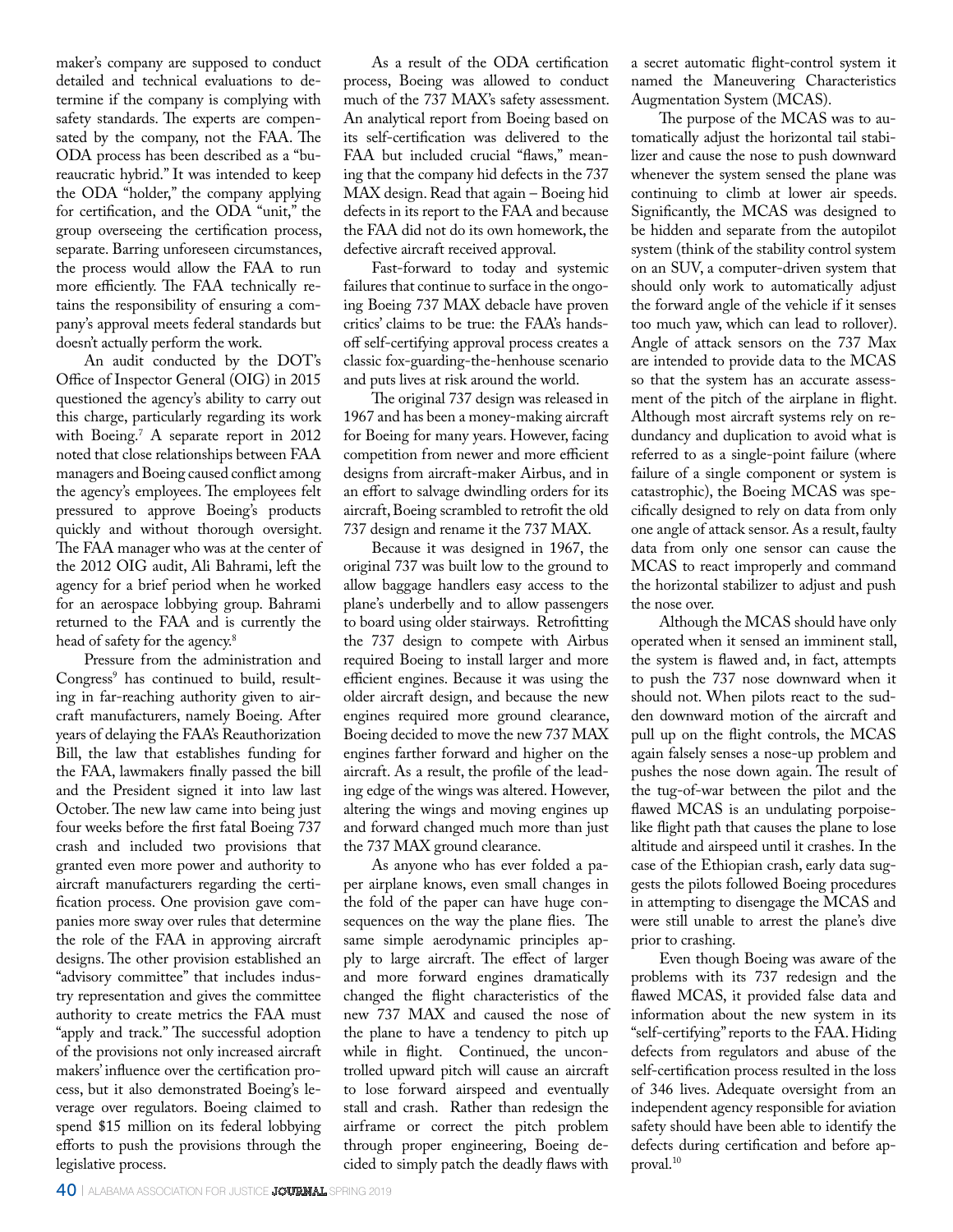Senator Roger Wicker (R-MS), as head of the Senate Commerce, Science and Transportation Committee, sent a letter to FAA acting director Dan Elwell in April opening an investigation into whistleblower allegations that the FAA did not handle the certification of the 737 MAX 8 properly.11 The letter cited information from "multiple whistleblowers alleging training and improper certification of Federal Aviation Administration (FAA) Aviation Safety Inspectors (ASI)" and demanded immediate attention regarding the allegations. Allegations included improper training and certification of FAA employees, including those in the Aircraft Evaluation Group for the Boeing 737 MAX, which may have had contributed to inadequate pilot training for the 737 MAX 8. Sen. Wicker's letter also noted that the problems within the agency "may have led to an improper evaluation of the … MCAS" and that documents show the FAA "may have been notified about these deficiencies as early as August 2018," before either of the two fatal crashes.

Additionally, the U.S. Department of Transportation's OIG in conjunction with the Department of Justice's (DOJ) Criminal Division opened a criminal investigation of Boeing and the 737 MAX 8 shortly after Lion Air crash last year. Department of Transportation Safety Secretary Elaine Chao will name a blue ribbon panel to work with the OIG and the FAA announced that it will launch a Joint Authorities Technical Review Team to also review the 737 MAX. **Failure to appoint FAA director** 

In January 2018, the Aviation Safety Network (ASN) and a Dutch aviation consulting firm released data showing an unprecedented period of time for safety in U.S. aviation. No U.S. commercial passenger jet had crashed and there had been no fatalities on a U.S. operated flight since 2009. In one of his famous tweets, the President proudly claimed credit for the record despite being in office for only one year.12 Harro Ranter, president of the ASN, explained that the safety record was a result of years of industry-wide efforts, including positive policy changes, and that it was impossible to link the data to recent U.S. policy changes. Yet, Trump refused to acknowledge this reality. It was the final provocation after a year of working to fend off attacks from the White House for FAA Director Michael Huerta and he resigned days later.<sup>13</sup> Huerta was a carryover from the previous Administration and was working to provide continuity as the new administration transitioned. Now,

three years after his departure, the agency still does not have a director.

Daniel Elwell, a former American Airlines executive and lobbyist for industry trade group Airlines for America, became the agency's acting head following Huerta's resignation and continues in the position.14 Initially, President Trump floated the idea of nominating his personal pilot John Dunkin. Even the current highly partisan Congress agreed that Dunkin would never be confirmed since he lacked appropriate experience to oversee the agency with a \$17.5 billion budget and 45,000 employees. With no other potential nominee as a backup, the agency has floundered for three years under the control of Elwell and the officials in its top three positions who are in an acting capacity only.

Following the second deadly Boeing 737 disaster, Elwell was called to testify before Congress about the FAA's response and the delay in grounding all 737 MAX 8 aircraft in the U.S.<sup>15</sup> Despite obvious similarities between the two crashes, the agency initially refused to ground the planes, saying there were "no systemic performance issues" with that model aircraft to justify grounding them and that the planes were still airworthy. But with significant outcry from bipartisan U.S. Senators and other officials combined with pressure as a result of more than 30 other countries immediately grounding the planes, Trump yielded within 24 hours and grounded the aircraft. The reversal by the White House sent the FAA scurrying to explain that the shift in its policy was prompted by new satellite information that suggested similarities between the two crashes in order to try and salvage the agency's credibility.

In his testimony, Elwell continued to defend the fact that the U.S. was one of the last countries to ground the planes. However, Senators criticized that initial inaction as being out of character for the agency, which typically takes the lead on safety. For example, in 2013, the FAA, which was under the direction of former Department of Transportation Secretary Ray LaHood, grounded the Boeing 787 Dreamliners due to battery fires.<sup>16</sup> The U.S. was the first country to take the action and other countries followed. The FAA also took the same dramatic step in 1979 when it grounded McDonnell Douglas DC-10 planes after deadly crashes.

During the Boeing fiasco, Trump finally nominated former senior vice president for flight operations at Delta Air Lines, Steve Dickson,<sup>17</sup> to lead the FAA. While the pick seems to once again give a nod to corporate America, Dickson was also a Delta pilot, an Air Force officer, Air Force Academy graduate and F-15 fighter pilot. He has been praised for his commitment to commercial aviation safety and, if confirmed, he faces the daunting task of turning the agency around in an environment set up to favor corporate sales and protection over consumer safety.

# **Longest government shutdown brings industry to its knees**

In the months between the two deadly Boeing crashes, the aviation industry suffered significant turbulence due to the longest partial federal government shutdown in U.S. history.18 The shutdown was a result of the President attempting to make good on another campaign promise, which was to build a border wall between the U.S. and Mexico. Lawmakers, however, were unwilling to commit to Trump's full request for border wall funding. The impact from the shutdown cost the U.S. economy \$11 billion, including a \$3 billion permanent loss.19 It shuttered agencies and sent home federal workers who were not essential or critical to safety operations for 34 days beginning December 22, 2018. It placed the workers and American taxpayers in the middle of a standoff between Trump and lawmakers.

The country's aviation sector experienced some of the most crippling impacts from the three-week long shutdown. The FAA reported that 6,300 projects, "many of them safety-related," were stalled during the shutdown. Also, neither the FAA nor the National Transportation Safety Board (NTSB), the federal agency charged with investigating aviation accidents, were able to conduct all the necessary accident investigations during the shutdown. The agencies were forced to prioritize crash scene investigations, meaning that important evidence was not appropriately preserved. This could negatively impact the cases moving forward including determining the cause of the crashes and gleaning lessons from a proper investigation. Federal investigators use the findings of crash investigations to hopefully help the aviation industry prevent and improve the outcomes of potential crashes in the future.

Additionally, 3,000 support workers were furloughed or sent home to wait out the event and approximately 10,500 air traffic controllers were forced to continue working without pay because their jobs are safety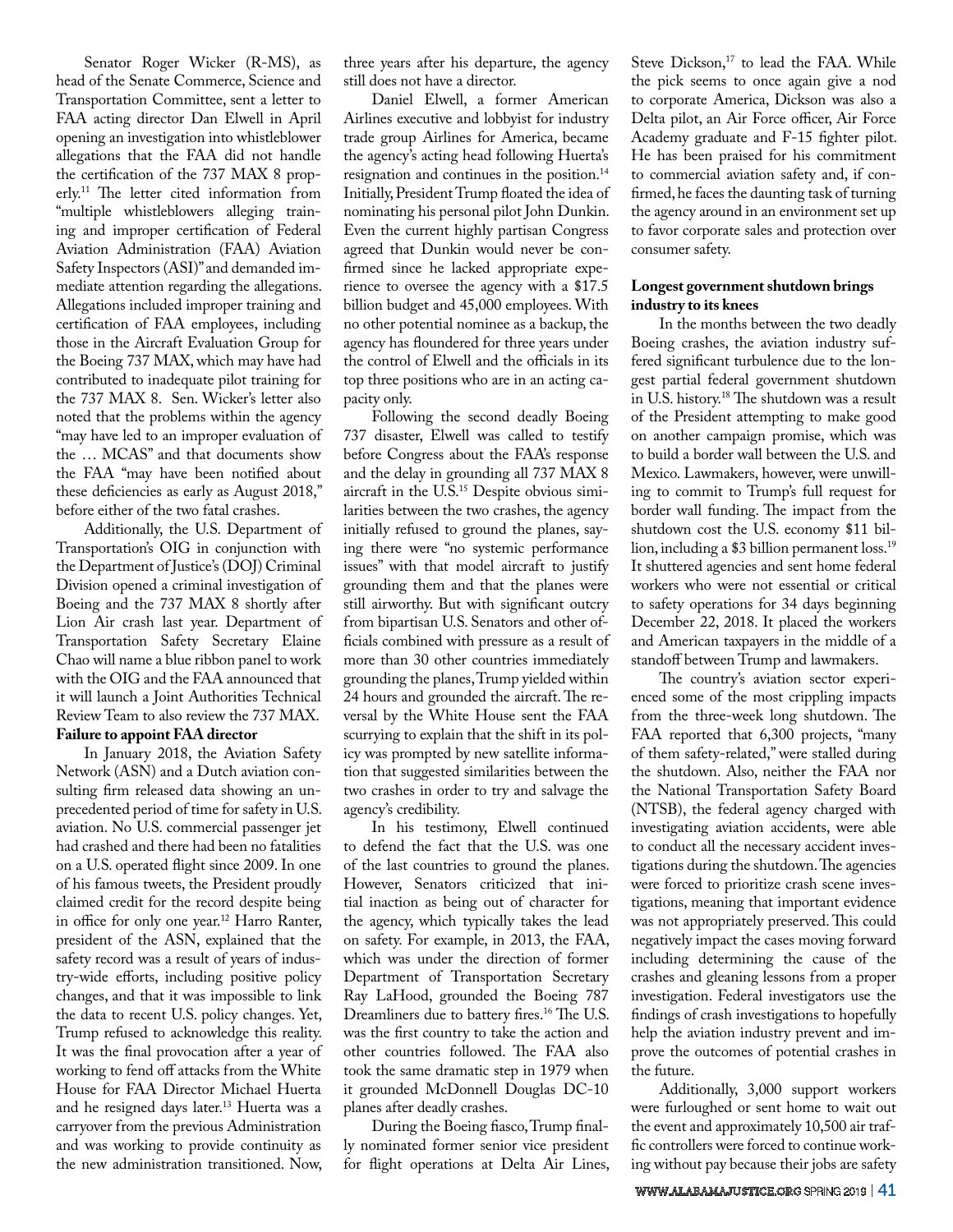critical.20 Similarly, many airport security agents were called to work without pay, placing a financial strain and undue stress on the agents and their families. Some workers had to find ways to supplement their income, others couldn't afford to go to work and the absentee rates began to soar. Union leaders representing air traffic controllers, pilots and flight attendants said the shutdown and its effects concerned them for "the safety and security of our members, our airlines, and the traveling public." The high absentee rate soon led to delayed or canceled flights across the country, including at some of the busiest airports such as New York's LaGuardia airport. As a result, lawmakers, industry leaders and others pressured Trump to finally end the shutdown.

Although the shutdown has ended, the impact will continue to ripple through the aviation sector, the nation's economy and many other areas of government for years to come. Characteristically, one group has attempted to use the shutdown to its advantage. Boeing, in an effort to shift blame, claimed that development for its software patch for the 737 MAX's defective MCAS was delayed due to the government shutdown.21 The company blamed the shutdown and accompanying delays as the reason it failed to implement the fix in time to prevent the second deadly crash. The software "fix" is intended to "limit the extent of the flight-control system's downward push on the plane's nose." The MCAS will also be programmed to take data from more than one Angle of Attack sensor, and if the data is inconsistent the MCAS will be disabled. The FAA told Boeing the fix was to be implemented by the end of March; however, the final implementation is expected to take much longer and could require a more extensive overhaul of the 737 MAX design.<sup>22</sup>

# **A wake-up call**

For three years, the Administration has systematically dismantled the FAA and set into motion a strategic deregulation plan, ceding more regulatory power and authority to airlines and aircraft manufacturers. On Trump's watch, the nation's aviation safety record has nose-dived, the industry has experienced more needless turbulence than in recent history and Trump's approach has served as a case study in how not to lead an agency that is vital to consumer safety.

In April 2018, a passenger was killed on Southwest Airlines Flight 1380.<sup>23</sup> It was the first passenger death on a U.S. commercial airline in nine years, shattering the safety record Trump took credit for one year earlier. Early findings from the NTSB indicate that metal fatigue caused a hidden crack in a fan blade that broke off midair. It caused the engine to explode with such force that it tore off the engine's cowling, the external cover. This is what the industry calls an "uncontained engine failure." The midair engine explosion sent shrapnel bursting through a passenger cabin window and rapid depressurization caused the passenger to be partially ejected through the broken window. Just as the deadly Boeing crashes have called the FAA's certification process into question, the fatality on the Southwest Airlines flight has brought about increased scrutiny of aircraft inspection and maintenance protocols.

Earlier this year, an undercover investigative report revealed that airline mechanics felt pressured to ignore potential aircraft safety issues and to "short-cut the critical work they perform."24 Complaints submitted to the FAA by whistleblowers since 2015 corroborate the investigation's findings. Mechanics said managers pressured them not to document maintenance issues, to focus only on the work assigned to them and to get the planes back in the air as fast as possible since the airlines do not make money when aircraft aren't flying passengers. They reported that they are constantly questioned about how long it takes to do their job and encouraged to "skip a few steps." The safety issues involved significant violations such as "[w]orn tires, worn brakes, [and] damage to the fuselage." The information prompted U.S. Senators to demand answers from the agency regarding the claims and how the agency handled them.

It is this kind of misconduct that prompted lawmakers early in U.S. aviation to establish an independent regulatory agency to oversee the sector.<sup>25</sup> The Civil Aeronautics Authority was created by Congress in 1938 and was the precursor to the FAA. The CAA was established in response to an investigation of a plane crash that killed 13 people including a U.S. Senator. It was one of the worst aviation disasters for an industry that was still in its infancy. Although the new plane had been cleared to fly at night and in dense fog, it did not have adequate equipment to communicate with ground crews. When the pilot could not locate the runway and also could not communicate with the ground crew, the plane ultimately crashed. Crash investigators discovered that a burgeoning new aviation industry with little to no oversight

created a culture that put profits ahead of consumer safety. Over time, this regulatory structure and mechanism for accountability have significantly been eroded by powerful corporate aviation lobbyists. Recent actions from the Trump White House have served only to further hasten dismantling of consumer protections.

Coziness between the President and powerful executives in the aviation industry such as Dennis Muilenburg, Boeing's CEO, has grown as Trump has eased aviation restrictions and oversight.<sup>26</sup> The Trump Administration has consistently used Boeing aircraft and other products for photo ops during his presidency. Boeing has been prominent in the fight to deregulate the aviation industry. Muilenburg reportedly even bragged about how Boeing was benefiting from the Administration's deregulation plan during an earnings call with investors in April 2017.<sup>27</sup> Additionally, the current acting Secretary of the Department of Defense (DOD) and Trump's purported nomination choice for the post, Patrick Shanahan, had a 31-year career at Boeing. The DOD is one of the leading purchasers of aircraft in the world and Shanahan was recently placed under an ethics investigation by the DOD's OIG for touting Boeing products over those of its competitors.<sup>28</sup> Critics have decried his public statements as direct violations of the oath of the office he holds.

Further, Trump has acted as salesman for Boeing and brokered deals between Boeing and U.S. allies. In 2018, the Emir of Kuwait agreed to buy Boeing's F/A-18 Super Hornet fighter jets. It was a decision the Emir had continuously delayed until Trump applied enough pressure. Boeing's Muilenburg boasted that as one of the largest U.S. exporters to China, purchases by China of the company's aircraft could be included in the pending trade deal between the countries. Additionally, a deal between Vietnam and Boeing was negotiated, in part by Trump, during his second summit with North Korea's Kim Jong Un.29 Vietnam agreed to purchase 10 Boeing 787-9 Dreamliners.

But as much as the relationship between Trump and Boeing has benefited the company, it also raised concern for leaders worldwide following the second Boeing 737 deadly crash. The Administration's handling of grounding the aircraft not only caused concern among U.S. lawmakers as described previously, but it also led to international scrutiny and placed the nation's reputation